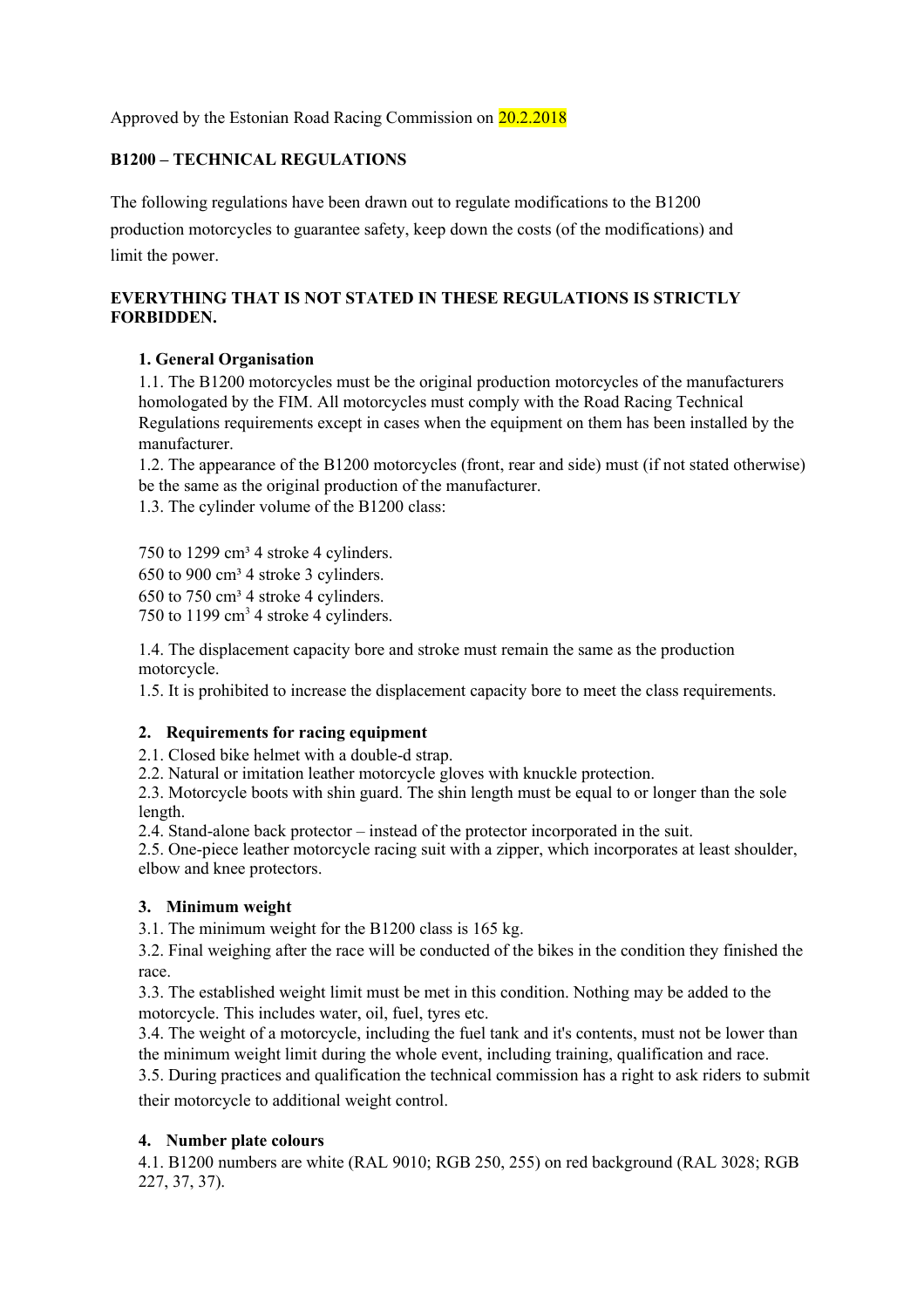4.2. Sizes for numbers: minimum height of the number: 140 mm; minimum width of the number: 80 mm.

4.3. The allocated number for the rider must be affixed on the motorcycle as follows: on the front fairing (nose) and on the upper part of the rear fairing (tail).

4.4. The light-coloured fairing must have black lines of at least 8 mm wide which give the number plate the required dimensions.

4.5. In case of a dispute concerning the legibility of numbers, the decision of the head of the technical commission will be determining.

#### **5. Fuel**

5.1. The engine of a B1200 motorcycle used must run on regular fuel meeting the requirements of the retail fuel sold at a public gas station.

#### **6. Motorcycle specifications**

6.1. All parts not listed below must remain in the original condition produced by the manufacturer and must be available for purchase from stores.

*6.2. Frame and it's parts*

6.2.1.The frame must remain as originally produced by the manufacturer.

6.2.2. None of the stiffness connections or tubes can be removed. Holes can be drilled only for fastening the approved components.

6.2.3. All motorcycles must display a vehicle identification number (chassis number) on the frame-body.

6.2.4. The sides of the frame-body may be covered by protective parts made of composite material. These protectors must fit the form of the frame.

6.2.5. Engine mounting brackets or plates must remain as originally produced by the manufacturer.

6.2.6. The rear end of the frame can be changed or altered.

6.2.7. The rear subframe can be changed.

6.2.8. Bolt-on accessories to the rear sub-frame may be removed.

6.3. *Front forks (suspension)*

6.3.1. The front fork must be as originally produced by the manufacturer.

6.3.2. The internal original details of the front forks may be modified.

6.3.3. The suspension details or valves that are generally available in stores may be installed.

6.3.4. The front suspension springs can be changed.

6.3.5. The upper cap of the front fork may be modified or changed to add the possibility of external adjustment.

6.3.6. The original surface finish of the fork tubes (stanchions, fork pipes) may be changed. Additional surface treatments are allowed. The upper and lower fork clamps (triple clamp) must remain as originally produced by the manufacturer.

6.3.7. A steering damper may be added or replaced with an after-market damper.

6.3.8. The steering damper cannot act as a steering lock limiting device.

6.4. *Rear fork (swingarm)*

6.4.1. The swingarm must be as originally produced by the manufacturer. This includes the chain adjuster.

6.4.2. The use of carbon or kevlar is not allowed unless it is provided by the manufacturer as original fitment.

6.2.3. Rear wheel stand brackets may be added to the rear fork. Brackets must have rounded edges. Fastening screws must be recessed.

6.4.4. A chain guard must be fitted.

6.5. *Rear suspension*

6.5.1. Rear suspension (shock absorber) may be modified or replaced, but the original system must remain unreplaced (i.e., dual or mono).

6.5.2. Rear suspension attachments may be replaced or modified. The linkage parts must remain as originally produced by the manufacturer.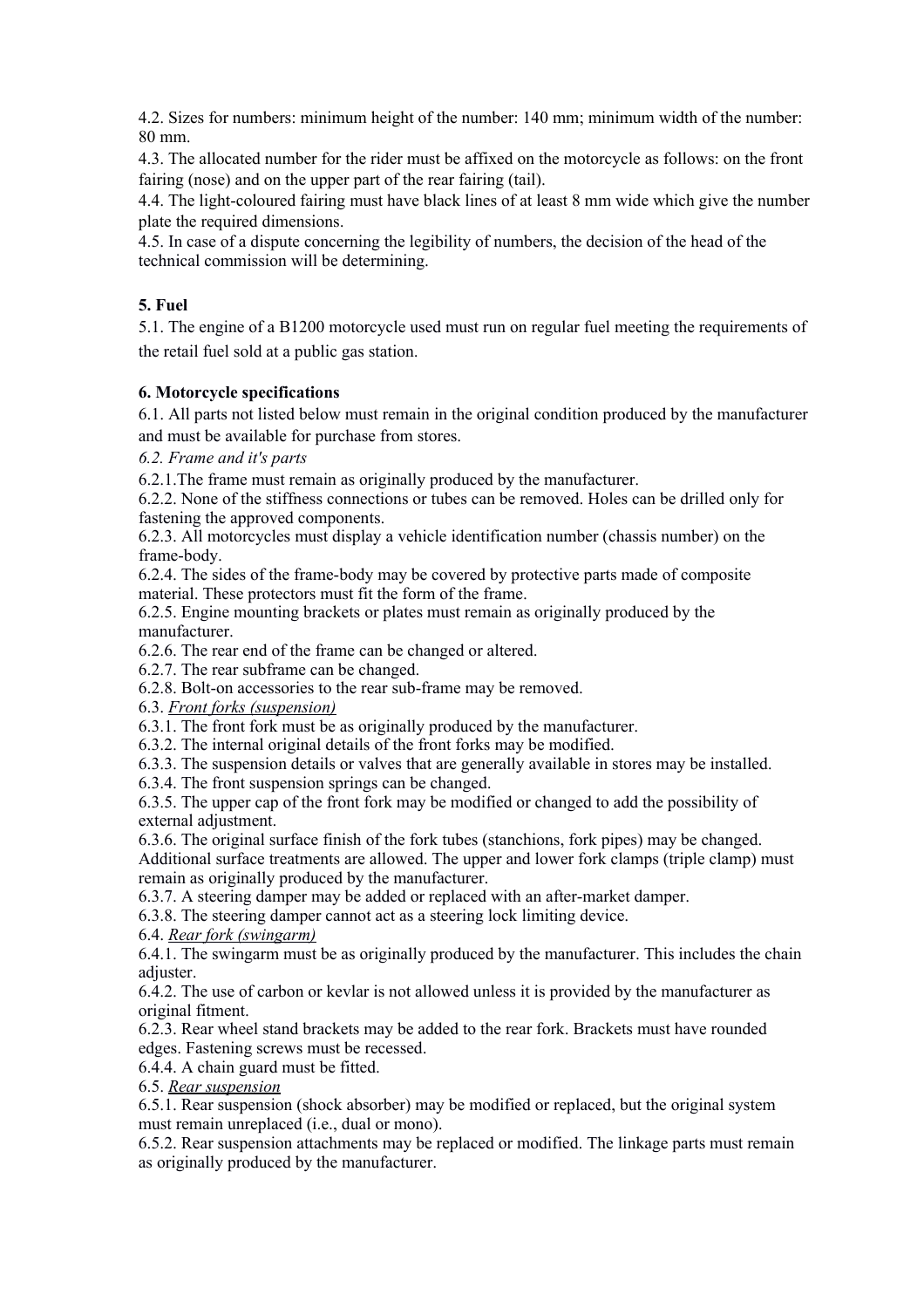## **7. Wheels (rims)**

7.1. Wheels must be as originally produced by the manufacturer.

7.2. The speedometer transmission may be removed and replaced with a plate.

7.3. If the original design includes a cushion drive (rubber bunts) for the rear wheel, it must remain as originally produced.

7.4. Front and rear wheel axles must remain as originally produced by the manufacturer.

7.5. Polished or varnished wheels are not allowed.

## **8. Brakes**

8.1. Front and rear brake discs can be changed. The material and connections must remain the same.

8.1.1. The outer diameter and ventilation system must remain as original.

8.1.2. The tolerance of the outer diameter may be +/1 1,5 mm. The brake discs must be made of material containing iron.

8.2. The mount of the front and rear brake calliper (mount, carrier, hanger) must remain as originally produced by the manufacturer

8.3. Manufacturers original front master cylinder must remain as original.

8.4. Manufacturers original rear master cylinder can be changed.

8.5. Front and rear hydraulic brake lines may be changed. Quick connectors in the brake lines are allowed.

8.6. Front and rear brake pads can be changed. Brake pad locking pins may be modified for quick change type.

8.7. Brake discs may be of the floating type.

8.8. Brake supports and connectors must remain as original, cover plates may be removed.

8.9. Additional air scoops or ducts are not allowed.

8.10. The brake fluid reservoir may be modified or changed.

8.11. Brake lines may be modified or changed. Quick connectors in the brake lines are allowed.

8.12. Brake pads may be changed. Brake pad locking pins may be modified.

8.13. The rear brake hand lever may be mounted on the handlebar. The systems must be separate from each other.

### **9. Tyres**

9.1. Tyres may be changed but they must be suitable for the motorcycle.

9.2. Slick tyres are allowed.

9.3. Tyre warmers may be used.

9.4. Only in case the race has been declared as "WET", special wet tyres are allowed to be used.

These tyres do not have to have the DOT or E-marking, but they must have the text: "NOT FOR HIGHWAY USE" written on them.

9.5. Any modification or treatment (cutting, grooving) of tires is prohibited.

### **10. Foot rests / Foot controls**

10.1. Foot rests / foot controls may be relocated but brackets must be mounted to the frame in the original mounting points.

10.2. Foot rests must be positioned to the front of the rear axel.

10.3. Foot rests may be rigidly mounted or a folding type, which must incorporate a device to return them to the normal position.

10.4. The end of the foot rest must have at least an 8mm solid spherical radius.

10.5. Non folding footrests must have an end (plug), which is permanently fixed, made of plastic, Teflon or an equivalent type material (minimum radius 8mm).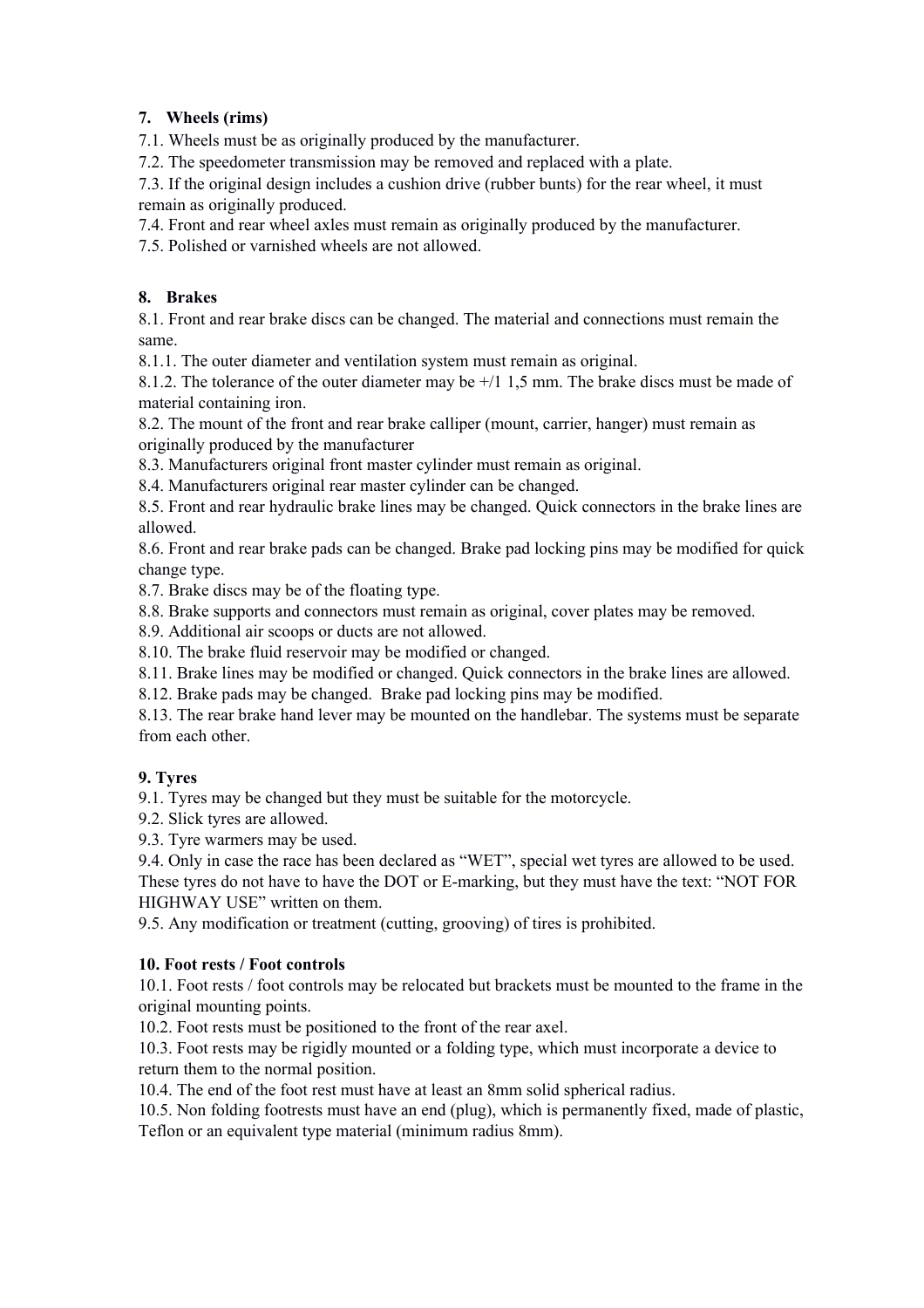## **11. Handlebars and hand controls**

11.1. Handlebars, levers (except for the brake master cylinder) may be replaced. The ends of handlebars must be rounded.

11.2. Handlebars and hand controls may be relocated.

11.4. Electric starter switch and kill-switch must be located on the handlebars.

## **12. Fairing / bodywork**

12.1. Fairing, front mudguards and bodywork must appear to be as originally produced by the manufacturer for the homologated motorcycle.

12.2. Fairing and bodywork may be replaced with exact cosmetic duplicates of the original parts. Kevlar and carbon fibre may be used.

12.3. Windscreen may be replaced only with a transparent bubble-shaped replacement, the shape must be similar to the original. No surface profiles may be added.

12.4. Fairing brackets may be altered or replaced.

12.5. The original air ducts running between the fairing and the air box may be modified or replaced.

12.6. The lower fairing must be constructed to hold, in case of an engine breakdown, at least half of the oil and cooling fluids inside the engine, minimum 5 litres. The lower edge of all the openings in the fairing must be positioned at least 50mm above the bottom of the fairing.

12.7. The lower fairing must incorporate maximum of two openings of 25mm diameter. These holes must remain sealed in dry conditions and must be only opened in wet race conditions, when declared "WET" by the Race Director.

12.8. Small modifications are permitted to allow usage of a bigger jack for wheel changing and adding a small plastic guard for frame or engine.

12.9. The fairings and mudguards designed by the manufacturer for the motorcycle may be replaced or modified.

a. Front mudguard may be replaced but the visual must remain as originally produced by the manufacturer.

b. Rear mudguard may be added or removed.

### **13. Fuel tank**

13.1. Fuel tank must be the originally fitted and homologated part with no modification allowed.

13.2. All fuel tanks must be completely filled with fire retardant material.

13.3. Fuel tanks with tank breather pipes must be fitted with non-return valves that discharge into a catch tank with a minimum volume of 250cc made of a suitable material.

13.4. Fuel caps may be changed.

13.5. Fuel caps when closed must be leak proof.

- 13.6 Additionally, they must be securely locked to prevent accidental opening at any time. Additional drain hole may be added.
- 13.7 The sides of the fuel tank may be protected with a cover made of a composite material. These covers must fit the shape of the fuel tank.

### **14. Seat**

14.1. Seat, seat base and associated bodywork may be replaced. The appearance from front, rear and profile must conform to the homologated shape.

14.2. The top portion of the rear bodywork around the seat may be modified to a solo seat.

14.3. Single seater must allow the number plate to be installed correctly.

14.4. The appearance of the seat / fairing and the distance from front to back and sides and shape must conform to the homologated motorcycle.

### **15. Wiring**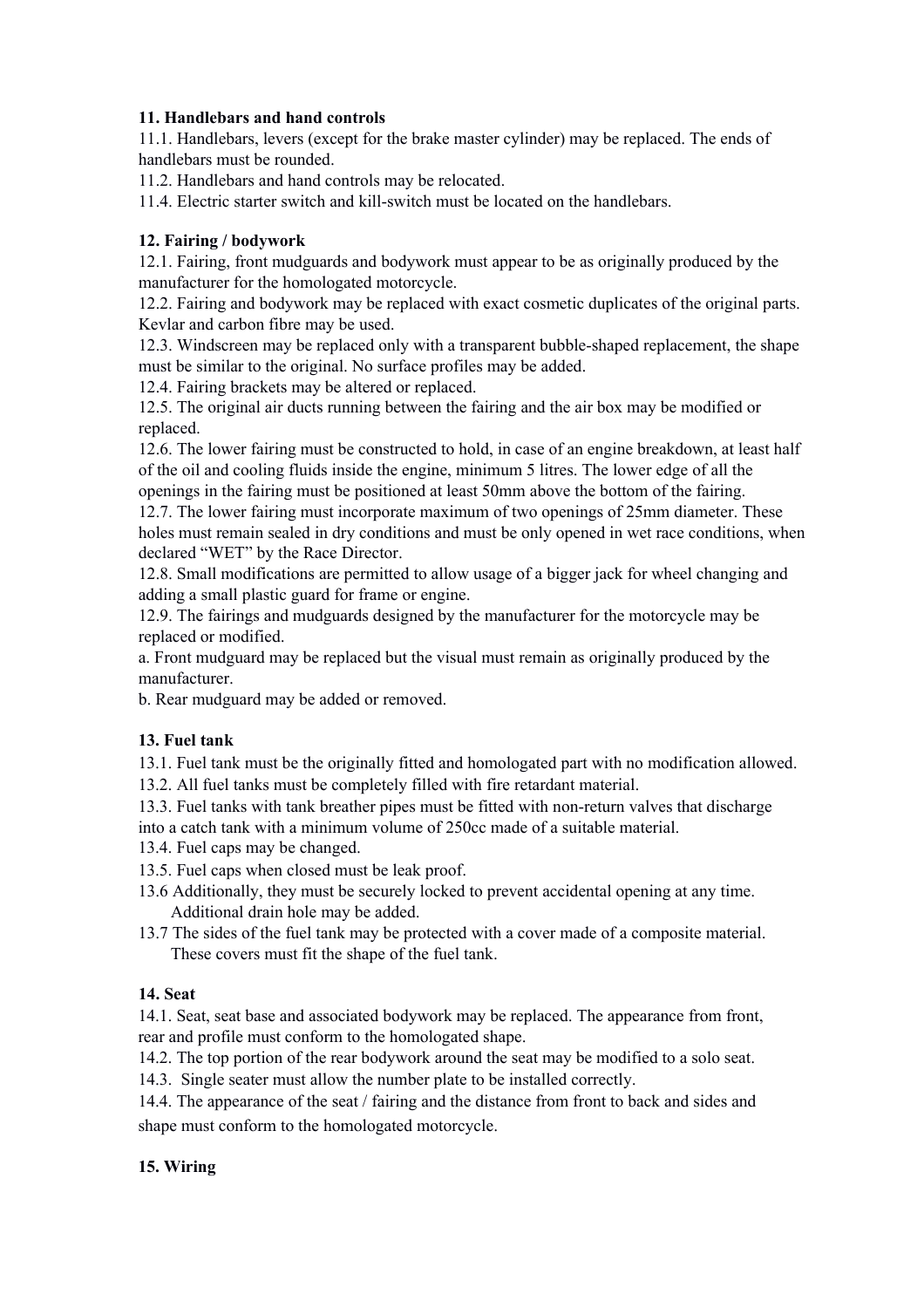### 15.1. Wiring can be changed.

## **16. Battery**

16.1. Battery may be changed or repositioned.

16.2. Additional batteries are allowed.

## **17. Radiator and cooling system**

17.1. The radiator must remain original.

17.2. No additional radiators and oil coolers may be installed.

17.3. The cooling system hoses may be replaced, a mixture of water and ethyl alcohol may be used in the radiator.

## **18. Air box**

18.1. Air box must remain original.

18.2. The air filter element may be modified or replaced.

18.3. The air box drains must be sealed.

18.4. All motorcycles must have a closed breather system.

18.4.1. All the oil breather lines must be connected.

18.5. The breather system (air box  $+$  the oil expansion tank) must be possible to empty during the event through an emptying pipe and the capacity of the system (air box + the oil expansion tank) must be 1000cc.

18.6. Sensors may be added for gathering and saving data.

# **19. Carburettors**

19.1. Carburettors must be original.

- 19.2. The number of carburettors must remain as original.
- 19.3. Polishing or lightening of the carburettors is not allowed.
- 19.4. Carburettor intake insulators can be changed.
- 19.5. Carburettor's choke plates, throttle valves, needles / floating needles may be replaced.
- 19.6. The original diffusers can be modified or replaced by parts made for the motorcycle.
- 19.7. Electrical or mechanical enrichment devices must be installed, but may be deactivated.

# **20. Fuel injection system**

20.1. Changes are not allowed.

- 20.2. Lambda can be added.
- 20.3. The computer chip that controls fuel injection (EPROM) may be replaced.

20.4. The number of fuel injectors must be stock and unaltered from the original specification and manufacturer.

- 20.5. Polishing and lightening of the throttle body is not allowed.
- 20.6. Fuel pump and regulator can be changed or modified.
- 20.7. Fuel controllers may be added but they must attach to the original brackets.

# **20. Fuel supply**

21.1. Fuel pipes and hoses may be replaced with products meant for this usage.

21.2. Quick connectors or dry break connectors may be used, but these parts must fit the fuel used.

- 21.3. Fuel ventilation pipes and hoses may be replaced
- 21.4. Fuel filters may be added.
- 21.5. The fuel cut-off valve must be produced by the manufacturer of the motorcycle.

# **22. Engine**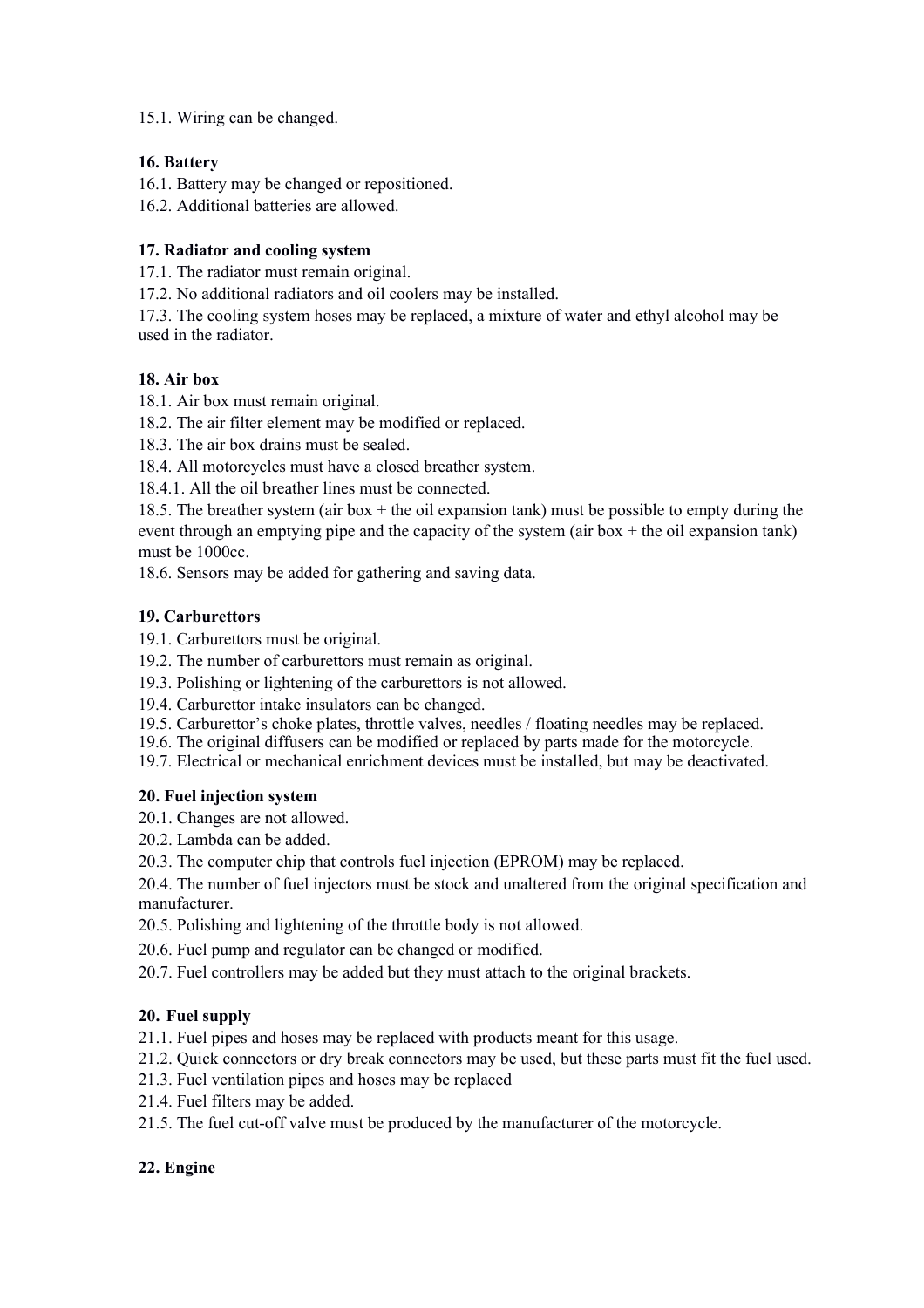22.1. Engine must remain homologated and no changes are allowed.

22.2. Nothing may be added or changed.

22.3. The original constructions cannot be changed.

22.4. The mechanics of the valve system must remain original (pneumatic valve mechanisms are

not allowed as long as these are not the original production of the manufacturer).

*22.5. Cylinder heads*

22.5.1. Cylinder heads must remain original, no modifications are allowed.

2.5.2. Inlet and outlet channels and the number of flaps must remain original.

*22.6. Camshaft*

22.6.1. The camshaft must remain original.

22.6.2. The camshaft mechanism must remain original.

*22.7. Camshaft gear wheels*

22.7.1. The camshaft gear wheels may not be changed, the tensioner can be changed.

*22.8. Crankshaft*

22.8.1. The crankshaft must remain original.

22.8.2. The crankshaft stroke must remain original.

22.8.3. The balancing of the crankshaft, rods and pistons is not allowed.

*22.9. Oil pump and piping*

22.9.1. Oil pump and piping must remain original.

*22.10.Rods*

22.10.1.The rods must remain original.

*22.11.Pistons*

22.11.1.The pistons must remain original.

22.11.2.The balancing of the pistons is not allowed.

22.11.3.Polishing and weight reduction is not allowed.

*22.12.Piston rings*

22.13.Piston rings and their number must remain original.

*22.14.Piston stoppers*

22.14.1.Originals must remain.

*22.15.Cylinders*

22.15.1.The displacement capacity bore must remain as original, no changes are allowed.

*22.16.Crankcase*

22.16.1.The crankcase must remain original.

*22.17.*Power train*/gearbox*

22.17.1.Gearbox must remain original.

22.17.2.Quickshifters may be installed.

22.17.3.Engine side countershaft sprocket, rear wheel sprocket, chain pitch and size may be changed.

*22.18.Clutch*

22.18.1.The clutch must remain original, no modifications are allowed.

22.18.2.Clutch system (wet or dry type) and the method of operation (by cable or hydraulic) may not be changed

22.18.3. The clutch covers may be protected with additional protective covers which are made of stainless steel or carbon/kevlar.

*22.19.Ignition and engine control unit*

22.19.1.The spark plugs may be changed.

*22.20.Generator, electric starter*

22.20.1.The electric starter must function as normal both during the pre-start inspection and the inspection after the race (until the deadline for lodging protests has expired).

22.20.2.When the electric starter has completed it's function the engine must start and be running.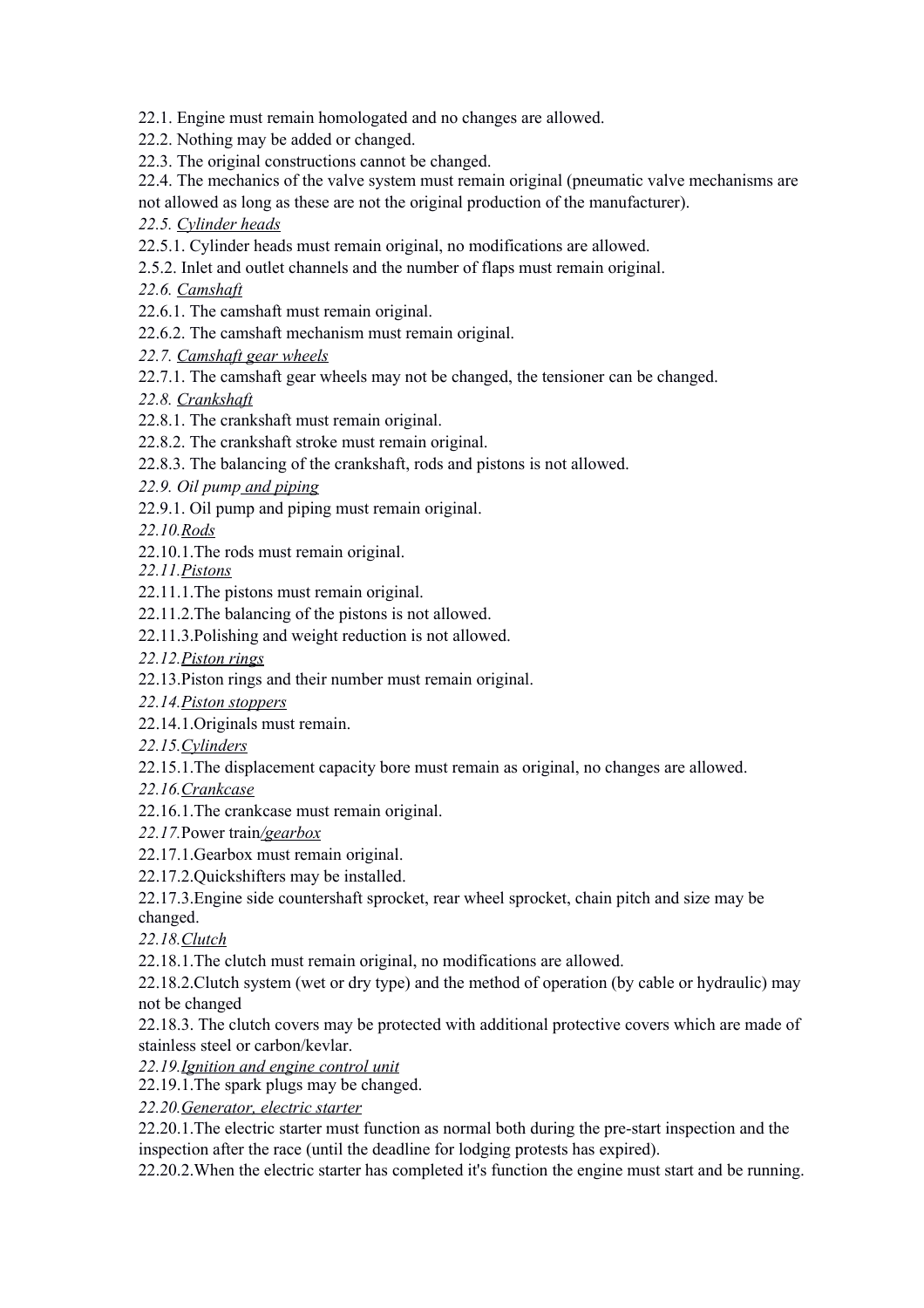22.20.3.The generator covers may be protected with additional protective covers which are made of stainless steel or carbon/kevlar.

## **23. Exhaust system**

23.1. Exhaust pipes and silencers may be modified or changed.

23.2. The number and shape of silencers may be changed but they may not have sharp edges.

23.3. Wrapping of exhaust systems is not allowed except in the area of the rider's foot or an area in contact with the fairing for protection from heat.

## **24. Fasteners**

24.1. Standard fasteners may be replaced with fasteners of any material and design.

24.2. Aluminium fasteners may only be used in non-structural locations.

24.3. Titanium fasteners may not be used.

24.4. The strength and design of the special steel fasteners (may be used in constructional areas) must be equal to or exceed the strength of the standard fastener.

24.5. Fasteners may be drilled for safety wire, but intentional weight-reduction modifications are not allowed.

24.6. Fairing/bodywork fasteners may be replaced with the quick disconnect type.

#### **25. The following items MAY BE altered or replaced from those fitted to the homologated motorcycle**

- 25.1. Any type of lubrication, brake or suspension fluid may be used.
- 25.2. Any type of spark plugs and spark plug boots may be used
- 25.3. Wheel balance weights may be replaced, added to or removed.
- 25.4. Any type of bearings may be used.
- 25.5. Fasteners (nuts, bolts, screws etc.).
- 25.6. Electrical equipment, electric wiring, connectors, batteries and switches.
- 25.7. Colour coated exterior surfaces and decals.
- 25.8. Heat protection covers may be installed or removed.

### **26. The following items MAY BE removed:**

- 26.1. Gauges and gauge console with additional cables.
- 26.2. Tachometer.
- 26.3. Speedometer and the connected wheel hub and sensors.
- 26.4. Ventilator and wiring.
- 26.5. Chain guard in case it is not built into the rear mudguard.
- 26.6. Bolt-on accessories to the rear sub frame.
- 26.7. Ignition or parts of ignition.

### **27. Items that MUST BE removed:**

- 27. 1. Horn.
- 27. 2. Rear-view mirrors.
- 27. 3. Licence plate bracket.
- 27. 4. Toolkit.
- 27. 5. Helmet and luggage hooks.
- 27. 6. Passenger footrests.
- 27. 7. Passenger grab rails.
- 27. 8. Safety bars, centre stands, side stands (fixed brackets must remain).
- 27. 9. Front light, rear light, indicators. Openings must be covered with suitable materials.
- 27. 10. Replace coolant with water or ethyl alcohol mix.